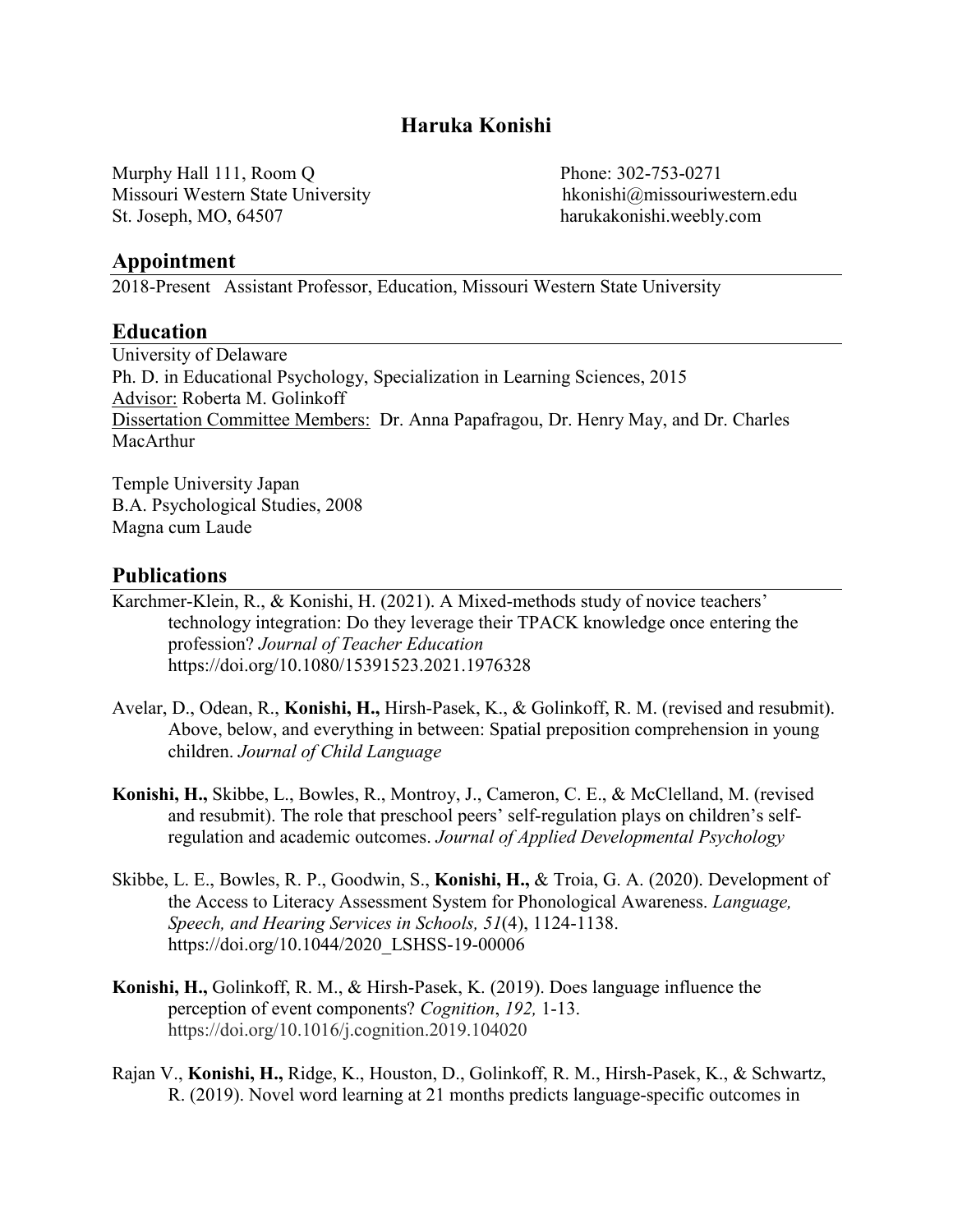middle childhood. *Journal of Child Language, 46*(4), 1-15. doi: [10.1017/S0305000918000600](https://dx.doi.org/10.1017%2FS0305000918000600)

- **Konishi, H.,** Zientek, A., & Vallotton, C. (2018). Toddlers' use of symbolic gestures in the service of emotion regulation. *Infant Mental Health, 39*(6), 730-750. doi: 10.1002/imhj.21740
- Valleau, M., **Konishi, H.,** Golinkoff, R., Hirsh-Pasek, K., & Arunachalam, S. (2018). The Dynamic Early Verb Test: An eye-tracking study of receptive verb knowledge. *Journal of Speech Language and Hearing Sciences, 61*(12), 2917-2933. https://doi.org/10.1044/2018 JSLHR-L-17-0363
- **Konishi, H.,** Froyen, L., Skibbe, L., & Bowles, R. (2018). Family context and children's early literacy skills: The role of marriage quality and emotional expressiveness of mothers and fathers. *Early Childhood Research Quarterly, 42,* 183-192. <https://doi.org/10.1016/j.ecresq.2017.10.008>
- **Konishi, H**., Pruden, S., Golinkoff, R. M., & Hirsh-Pasek, K. (2016). Categorization of dynamic, realistic, motion events: Infants form categories of path before manner. *Journal of Experimental Child Psychology, 152*, 54-70. [doi:10.1016/j.jecp.2016.07.002](http://dx.doi.org/10.1016/j.jecp.2016.07.002)
- **Konishi, H.,** Stahl, A., Golinkoff, R. M., & Hirsh-Pasek. (2016). Individual differences in nonlinguistic categorization predict later verb comprehension. *Journal of Experimental Child Psychology, 151,* 18-32. doi: 10.1016/j.jecp.2016.03.012
- **Konishi H.,** Wilson, F., Golinkoff, R. M., Maguire, M., & Hirsh-Pasek, K. (2016). Japanese-English bilinguals' construal of novel verbs. *Journal of Bilingualism, Language and Cognition, 19*(4), 782-790. doi: <https://doi.org/10.1017/S136672891400073X>
- **Konishi, H.,** Kanero, J., Freeman, M., Hirsh-Pasek, K., & Golinkoff, R., M. (2014). Six principles of vocabulary development: Implications for second language learners. *Journal of Developmental Neuropsychology,* 39(*5*), 404-420. doi[:10.1080/87565641.2014.931961](https://doi.org/10.1080/87565641.2014.931961)
- Richardson, S. & **Konishi, H.** (2013). An adaptation of a Japanese autobiographical methodology, "*Seikatsu Tsuzurikata." Creative Education,* 4(*9*)*,* 549-556. doi[:10.4236/ce.2013.49080](https://www.researchgate.net/deref/http%3A%2F%2Fdx.doi.org%2F10.4236%2Fce.2013.49080?_sg%5B0%5D=0KFhKqzmoA67iNPxbplFeLSdHrzogbokadNS0Vmfy5-4s4MskuasxMB5GIR-8jXJ0raCIbvOTRFC3lAJ4YczUeu9zw.lSVAuHJrzdI51z4z5j4ewwLkoj-wJARchQo9P2I0_3xUVUohBZu1LrShr_ZkqKqbRi8VD7jYdNvVugy4NgJ4xw)
- Goksun, T., Hirsh-Pasek, K., Golinkoff, R. M., Imai, M**., Konishi, H**., & Okada, H. (2011). Who is crossing where?: Infants' discrimination of figures and grounds in events. *Cognition, 121,* 176-195. doi: [10.1016/j.cognition.2011.07.002](https://dx.doi.org/10.1016%2Fj.cognition.2011.07.002)

### **Book Chapters**

George, N., **Konishi, H.,** Hirsh-Pasek, K., & Golinkoff, R., M. (2014). Event perception and language development. In P. Brooks, V. Kempe, & G. J. Golson (Eds.) *Encyclopedia of language development* (pp. 199-204). Thousand Oaks, CA: Sage.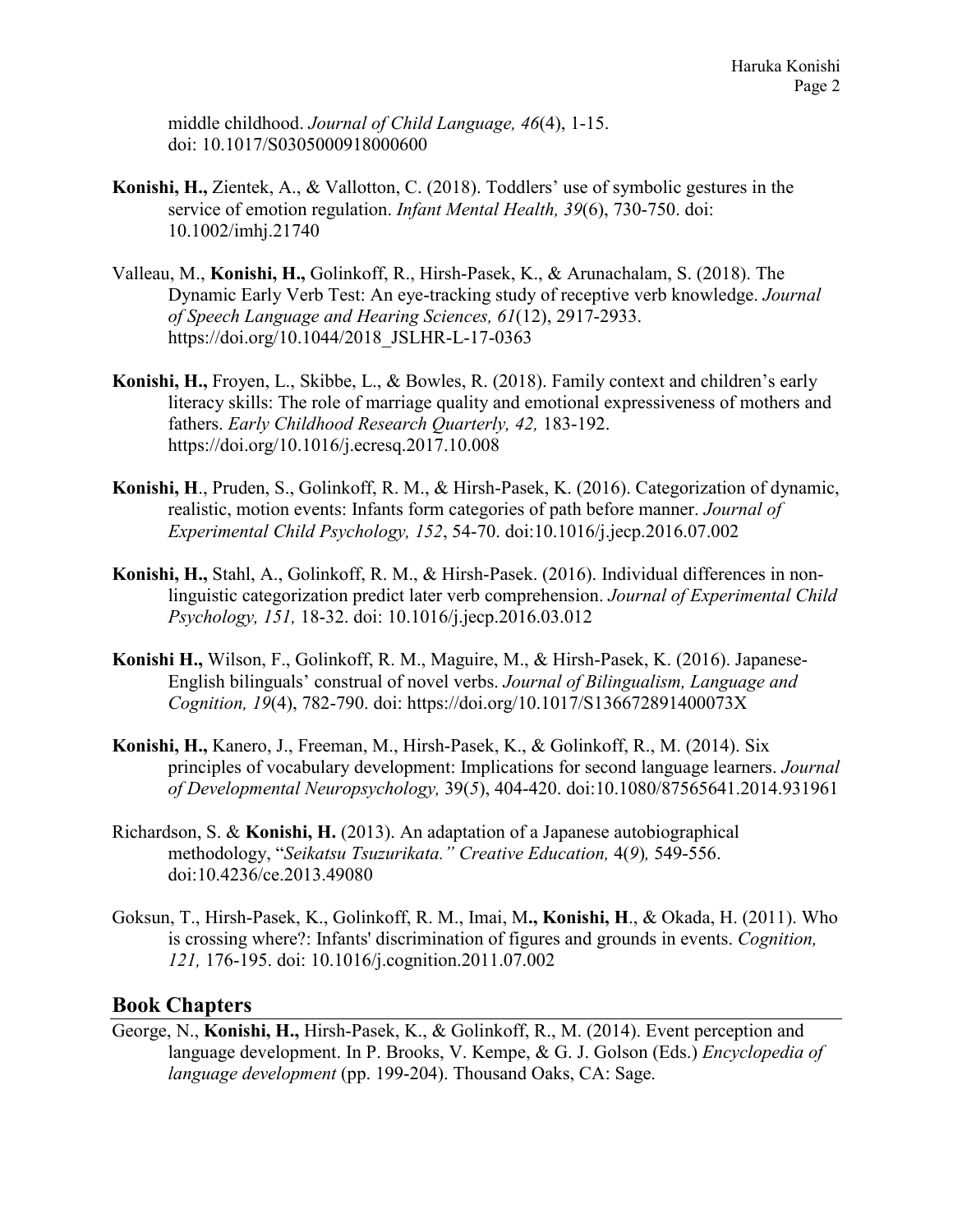- **Konishi, H.,** Johanson, M., Damonte, J., Golinkoff, R. M., & Hirsh-Pasek, K. (2013). Applying lessons from the lab to the classroom: Using play to promote language development. [Translated into German] In C. Kieferle, E. Reichert-Garschhammer, & F. Becker-Stoll, F. (Eds.) *Sprachliche bildung von anfang an - Strategien, konzepte und erfahrungen*  pp.160-178*.* Göttingen, Germany: Vandenhoeck & Ruprecht.
- Pike, M., K, Yamamiya, Y., & **Konishi, H**. (2011). Eating disorders in Japan: Cultural context, clinical features and future directions. In A. Striegel-Moore, H. R., Wonderlich, A. S., Walsh, B., T, & Mitchell, E., J. (Eds.), *Developing an evidenced-based eating disorders scientific findings for DSM-V (*pp. 335-349). Arlington, VA: American Psychiatric Association.

# **Manuscripts in Preparation**

- **Konishi, H.,** Skibbe, L., & Bowles, R. (in preparation). Self-regulatory behaviors during a semistructured language task mediate the relationship between self-regulation and achievement.
- **Konishi, H.,** Vallotton, C., Decker, K., & Stansbury, K. (in preparation). Maternal togetherness promotes child self-regulation.
- **Konishi, H.,** Parshina, O., Golinkoff, R. M., Hermon, G., & Hirsh-Pasek. (in preparation). A method for assessing verb comprehension using dynamic stimuli.

## **Press**

[https://www.newspressnow.com/news/local\\_news/education/has-the-time-come-for-universal](https://www.newspressnow.com/news/local_news/education/has-the-time-come-for-universal-preschool/article_6cc3b418-5ed9-11ec-b9e5-7bde0a7e0595.html)[preschool/article\\_6cc3b418-5ed9-11ec-b9e5-7bde0a7e0595.html](https://www.newspressnow.com/news/local_news/education/has-the-time-come-for-universal-preschool/article_6cc3b418-5ed9-11ec-b9e5-7bde0a7e0595.html)

## **Awards and Grants**

- Received the Program of Research, Teaching, and Applied Learning (PORTAL) grant at Missouri Western State University (August, 2019)
- Nominated the most influential professor by a member of Alpha Chi National Honor Society at Missouri Western State University (November, 2019)
- Small Research Grant submitted to the Spencer Foundation (August, 2017)
- Competitive University Dissertation Fellowship (2014-2015)
- Competitive University Graduate Fellowship (2013-2014)
- Paula Menyuk Travel Award for attendance at the 37<sup>th</sup> Boston University Conference on Language Development (November, 2012)
- University of Delaware School of Education Student Travel Grant (2011-2012)
- Named Woman of Promise, University of Delaware (October, 2011)
- Dean's Scholarship at Temple University Japan (August, 2005-August, 2008)

# **Teaching Experience**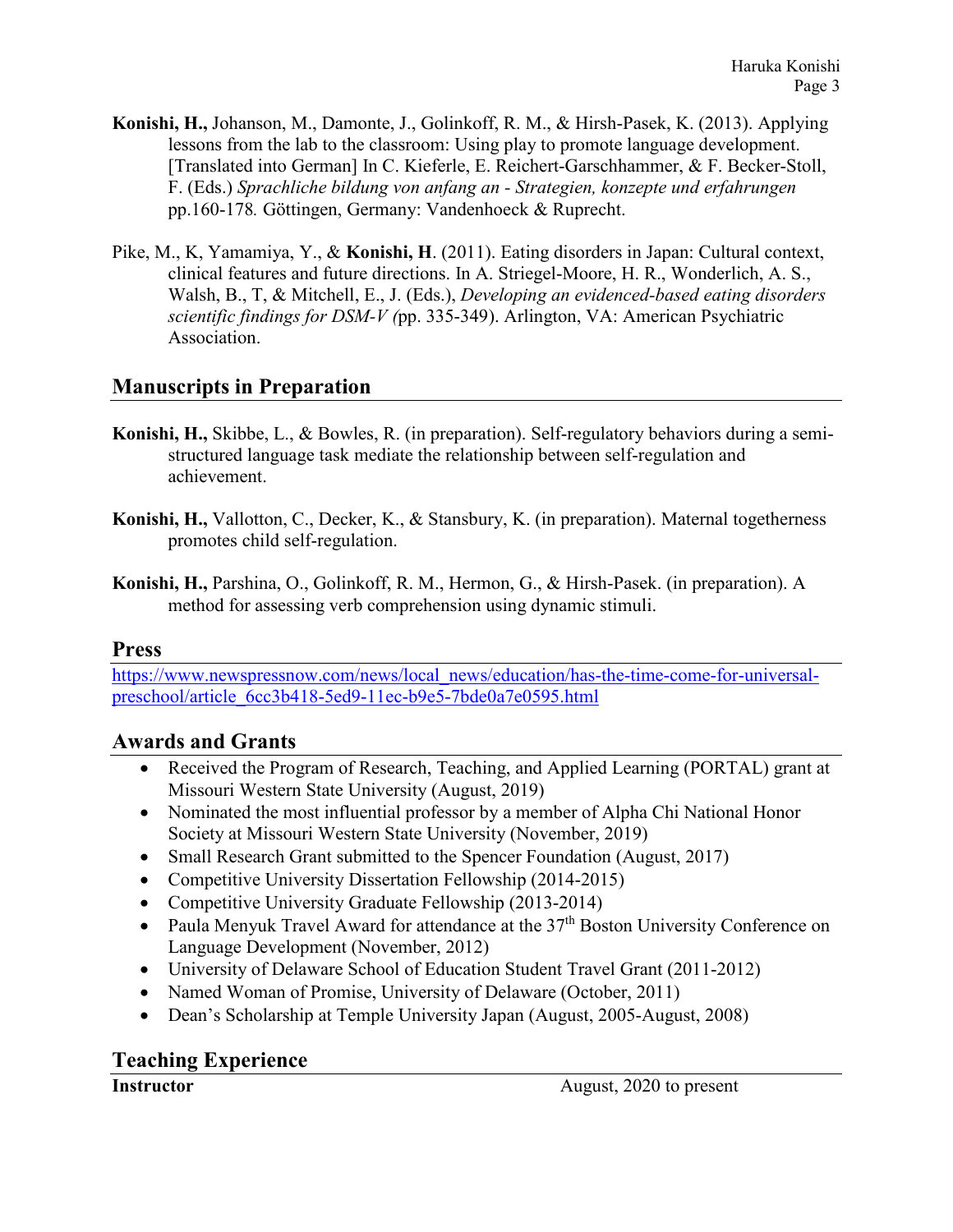*Psychological Development of Children and Adolescents for Educators* Provide an understanding of the physical, cognitive, social and emotional changes that occur from conception through adolescence.

*Family, Community, and School: Partnering*

Teach a course on how early childhood educators can empower young children and their families by using resources that support the development of positive home, school, and community relationships.

# **Instructor** January, 2019 to Present

*Science and social studies for young children* Teach a course on promoting science and social studies in early childhood. Missouri Western State University, Education.

*Assessment in early childhood* 

Teach a course on how to use authentic assessment in early childhood. Missouri Western State University, Education.

# **Instructor** August, 2018 to Present

*Language and literacy development* 

Teach a course on early language and literacy development from birth to third grade. Missouri Western State University, Education.

*Integrating arts in early childhood education*

The goal of the course is to explore how to effectively integrate the arts in early childhood classrooms. Missouri Western State University, Education.

*Promote early childhood classroom environments*

The focus of the course is to examine the various approaches to using the environment to promote learning in young children. Missouri Western State University, Education.

*Managing early childhood programs*

Exploring the various approaches to managing early childhood programs. Missouri Western State University, Education.

*Child Growth and Development* 

Teaching 150 students a survey of physical, cognitive, social, emotional, and ecological aspects of human growth and development from conception through early childhood. Michigan State University, Human Development and Family Studies

**Instructor** August, 2018 to Present

**Instructor** August, 2018 to Present

# **Instructor** January, 2019 to Present

# **Instructor** August, 2018 to Present

**Instructor** August, 2017-December 2017

# **Instructor** August, 2019 to present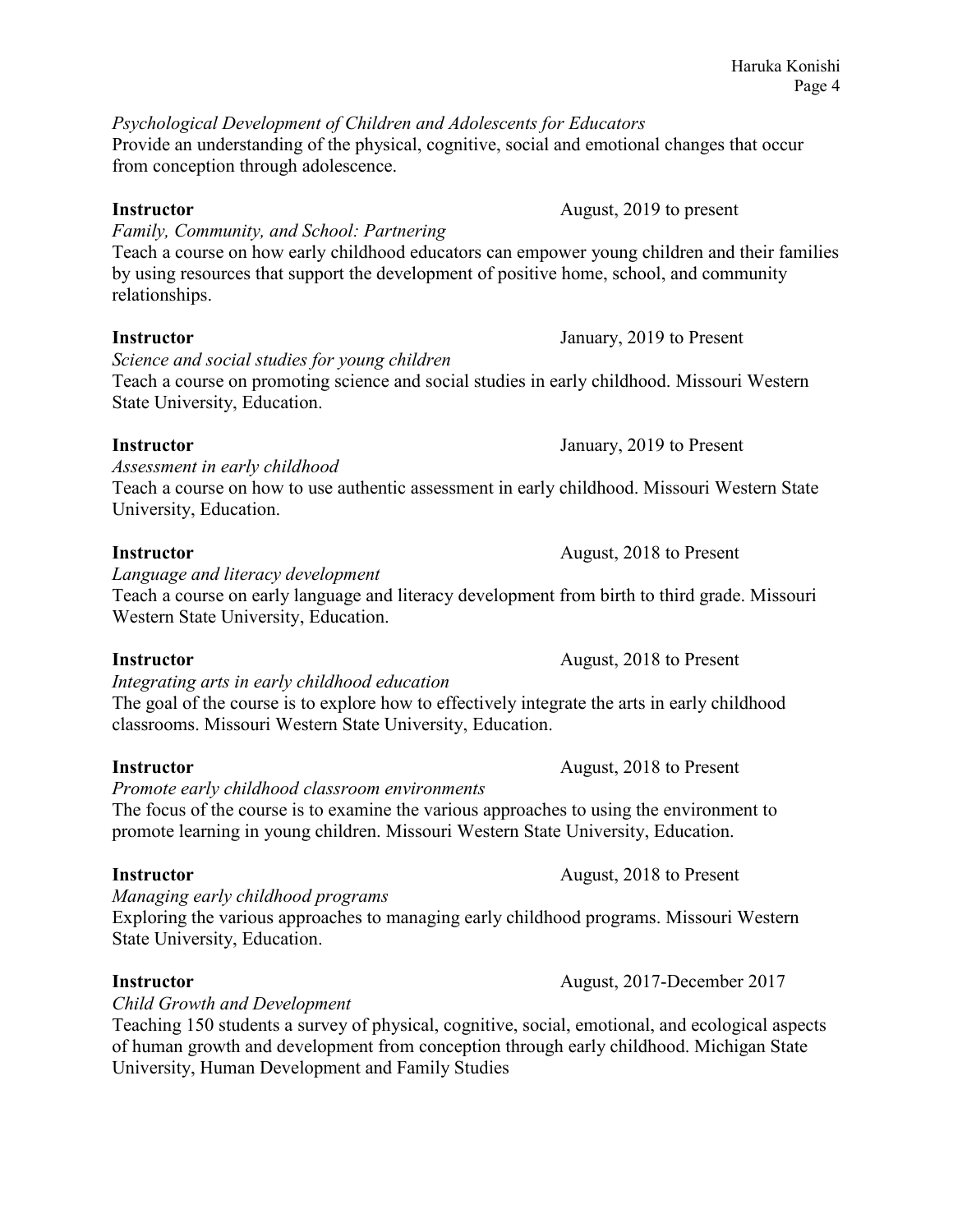# **Co-instructor at Michigan State University August, 2017-December 2017**

# *Curriculum for Early Childhood Programs*

The focus of this course is to learn child development principles and accreditation standards for designing curricula for early childhood programs with an emphasis on planning and evaluating learning activities and programs. This course is taken concurrently with a lab component. The lab portion of this course is a supervised practice in providing learning activities for individual children and groups. Planning, implementing, and evaluating activities are all involved in this laboratory experience.

## **Instructor August, 2012-December, 2012**

## *Human Development: Grades K-8*

Taught 40 education major students theories of child and early adolescent development pertaining to education. Topics include biological, cognitive, linguistic, and social-emotional development and are taught through problem-based learning, large-and small-group discussion, case studies, and lecture. Requires a service learning field placement in after-school sites. University of Delaware, School of Education

# **Teaching Assistant at Temple University Japan Manual August, 2008-July, 2010**

*Introduction to Developmental Psychology Introduction to Abnormal Psycholog*<sup>y</sup> *Foundations of Behavior Analysis*

**Preschool teacher** January 2017-August 2018

- Served as a teacher at a lab preschool affiliated with Michigan State University
- Developed and implemented academic activities
- Participated in lesson plan meetings with teachers
- Participated in curriculum development meetings for preservice teachers
- Observed and provided feedback to preservice teachers on teacher practice

**English teacher** August, 2005-August 2010

Taught English to native-Japanese speaking children from ages 3 to 12

# **Conference Presentations**

- Konishi, H., Vallotton, C., Decker, K., & Stansbury, K. (2021, April). *Maternal togetherness promotes child self-regulation.* Society of Research in Child Development Biennial Meeting, Online.
- Pikus, A., Skibbe, L. E., Konishi, H., Larimore, R., & Sobel, D. (2019, March). *The Effects of Nature-Based Preschool on Child Development.* Poster presented at the Society of Research in Child Development Biennial Meeting, Baltimore, MD.

**Konishi, H.,** Skibbe, L. E., & Bowles, R. (2019, March). *Preschoolers' self-regulatory behaviors during a language task mediate the relationship between self-regulation and language.* Poster presented at the Society of Research in Child Development Biennial Meeting, Baltimore, MD.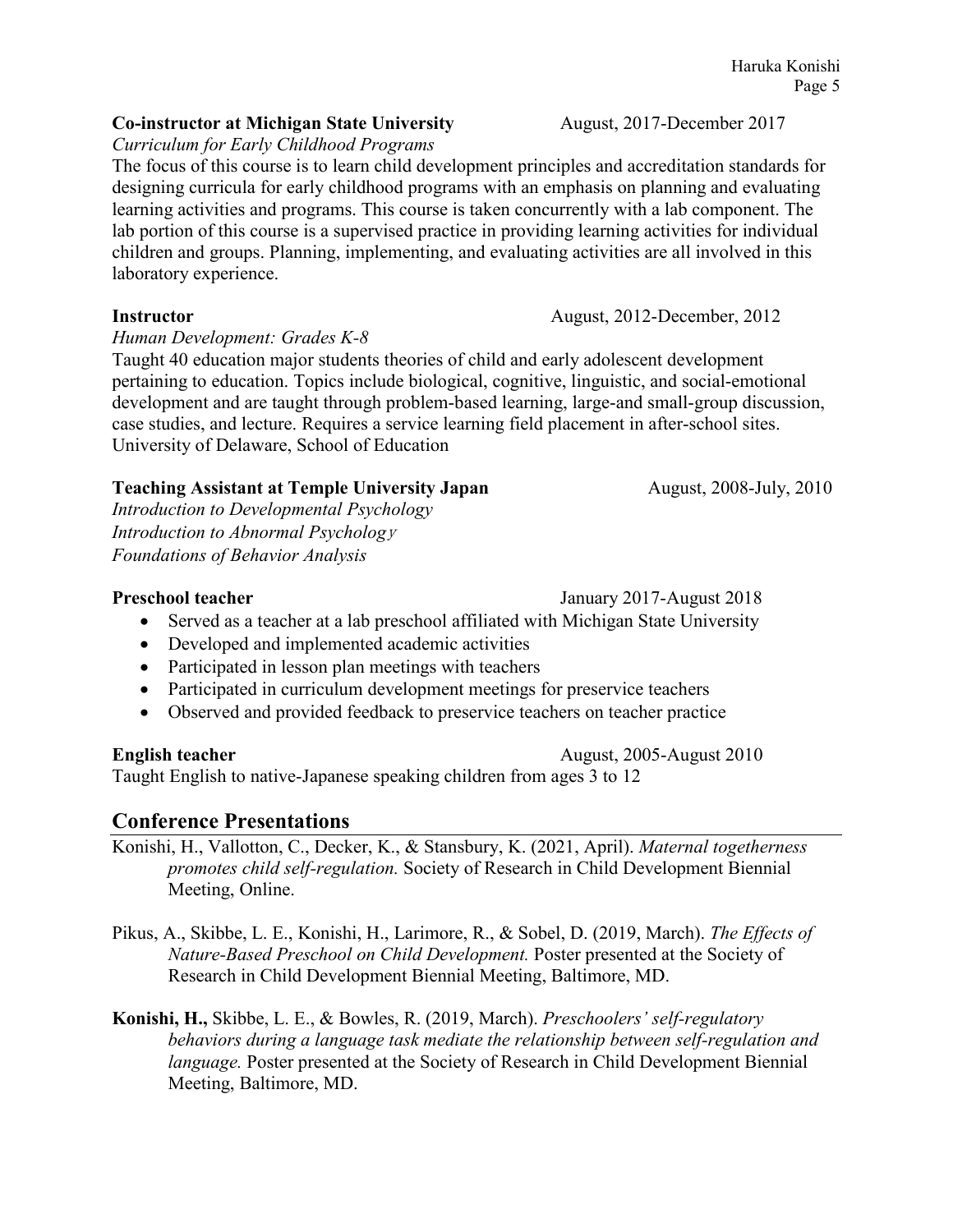- Skibbe, L. E., Bowles, R. P., Goodwin, S., Konishi, H., & Troia, G. A. (2019, February). *Development of the Access to Literacy Assessment System for Phonological Awareness.*  Paper presented at the Pacific Coast Research Conference, San Diego, CA.
- Puttre, H., **Konishi, H.,** Brezack, N., Katz, S., Hirsh-Pasek, K., Golinkoff, R.M. (2018, July) *Setting Boundaries: Prepositions but not Verbs Heighten Infants' Perception of Ground-Path Distinctions in Dynamic Events.* Poster to be presented at the XXI International Congress of Infant Studies Biennial Congress, Philadelphia, PA.
- Bowles, R. P., Skibbe, L. E., Troia, G. A., Goodwin, S., & **Konishi, H.** (2018, April). *IPAAR: An adaptive test of phonological awareness for children with speech production difficulties.* Poster presented at the Cerebral Palsy Research Consortium of Michigan, East Lansing, MI.
- **Konishi, H.** & Eppinger, N. (2018, April). *How to boost language and self-regulation in preschoolers.* Paper presented at the Michigan Division for Early Childhood Annual Conference, Mt. Pleasant, MI.
- **Konishi, H.** & Eppinger, N. (2018, April). *Strategies to boost language development and selfregulation in preschoolers.* Paper presented at the Michigan Association for the Education of Young Children Meeting. Grand Rapids, MI.
- **Konishi, H.,** Skibbe, L. & Bowles, R. (2018, April). *Preschoolers' self-regulatory behaviors during a language task mediate the relationship between self-regulation and language.* Paper to be presented at the American Education Research Association Meeting. New York City, NY.
- Larimore, R., Skibbe, L., **Konishi, H.,** & Sobel, D. (2017, August). *Children's development in a nature-based preschool compared to a traditional preschool setting*. Poster presented at Nature-Based Preschool National Conference, Seattle, WA.
- Golinkoff, R., Hirsh-Pasek, K., & **Konishi, H.** (July, 2017). *Finding common ground. The role of language.* Paper presented at the International Congress for the Study of Child Language. Lyon, France.
- **Konishi, H.,** Skibbe, L., McClelland, M., & Bowles, R. (April, 2017). *How preschool selfregulation relates to growth in individual self-regulation and academic outcomes*. Chair of a symposium entitled *Self-regulation in early childhood and relations to emergent academic activities* at the Society of Research in Child Development, Austin, TX.
- Brezack, N., **Konishi, H.,** Golinkoff, R. M., & Hirsh-Pasek, K. (August, 2016). *Language influences attention to Japanese event components in English-speaking 21-to 24-montholds*. Poster presented at the Cognitive Development Society Conference, Philadelphia, PA.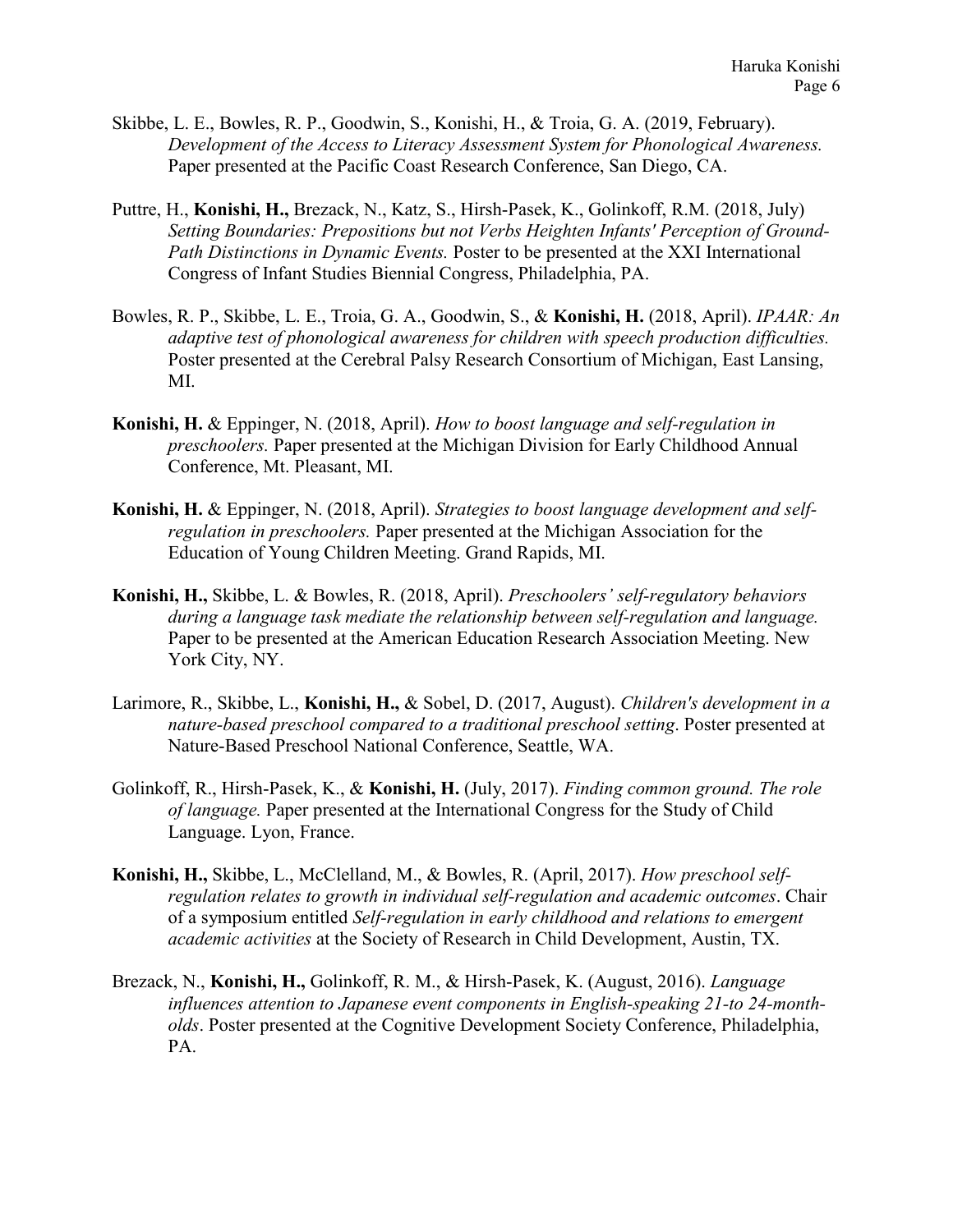- Golinkoff, R. M., **Konishi, H.,** Stahl, A., & Hirsh-Pasek, K. (May, 2016). *Individual differences in non-linguistic event categorization predict later motion verb comprehension.* Paper presented at the International Conference on Infant Studies, New Orleans, LA.
- Golinkoff, R. M., Hirsh-Pasek, K., Levine, D., Pace, A., Goksun, T., George, N., & **Konishi, H. (**January, 2016). *Carving events for language.* Spatial Intelligence Learning Conference, La Jolla, CA.
- **Konishi, H.,** Parshina, O., Golinkoff, R. M., & Hermon, G. (September, 2015). *Does early verb knowledge predict later grammar?* Paper presented at the Human Development and Family Studies Child Development Meeting at Michigan State University, East Lansing, MI.
- **Konishi, H.,** Brezack, N., Golinkoff, R, M., & Hirsh-Pasek, K. (October, 2015). *Does language influence the perception of non-native event components?* Poster presented at the Cognitive Development Society, Columbus, OH.
- Ridge, K., **Konishi, H.,** Rajan, V., Golinkoff, R. M., Houston, D., Hirsh-Pasek, K., Eastman, N., & Schwartz, R. (March, 2015). *Words for the wise? Novel word learning at 21 months predicts language-specific outcomes at age 10.* Poster presented at the Society of Research in Child Development Conference, Philadelphia, PA.
- **Konishi, H.,** & Golinkoff, R. M. (February, 2015). *Semantic reorganization: What role does language play in infants' perception of events?* Paper presented at the Cognitive Science Brown Bag at the University of Delaware, Newark, Delaware.
- **Konishi, H.,** Golinkoff, R. M., Hirsh-Pasek, K. (November, 2014). *Semantic reorganization: Does language influence the perception of event components?* Poster presented at the Boston University Conference on Language Development, Boston, MA.
- **Konishi, H.,** Pruden, S., Golinkoff, R. M., & Hirsh-Pasek, K. (July, 2014). *Infants' categorization of path and manner of motion in dynamic realistic events.* Paper presented at the International Conference of Infant Studies, Berlin, Germany.
- Fernandez, E., **Konishi, H.,** Golinkoff, R. M., Ridge, K., & Song, L. (May, 2014). *Does language act as a zoom lens on complex dynamic events: An eye-tracking study*. Poster presented at the Steele Symposium, University of Delaware, Newark, DE.
- **Konishi, H.,** McCaffery, M., Ridge, K., & Golinkoff, R. M. (May, 2014). *Semantic reorganization: Does language influence the perception of components of events?* Poster presented at the Steele Symposium, University of Delaware, Newark, DE.
- Ridge, K., **Konishi, H**., Johanson, M., & Golinkoff, R. M. (March, 2014). *Noun knowledge relates to later preposition comprehension*. Poster presented at the Cognitive Science Graduate Student Conference, University of Delaware, Newark, DE.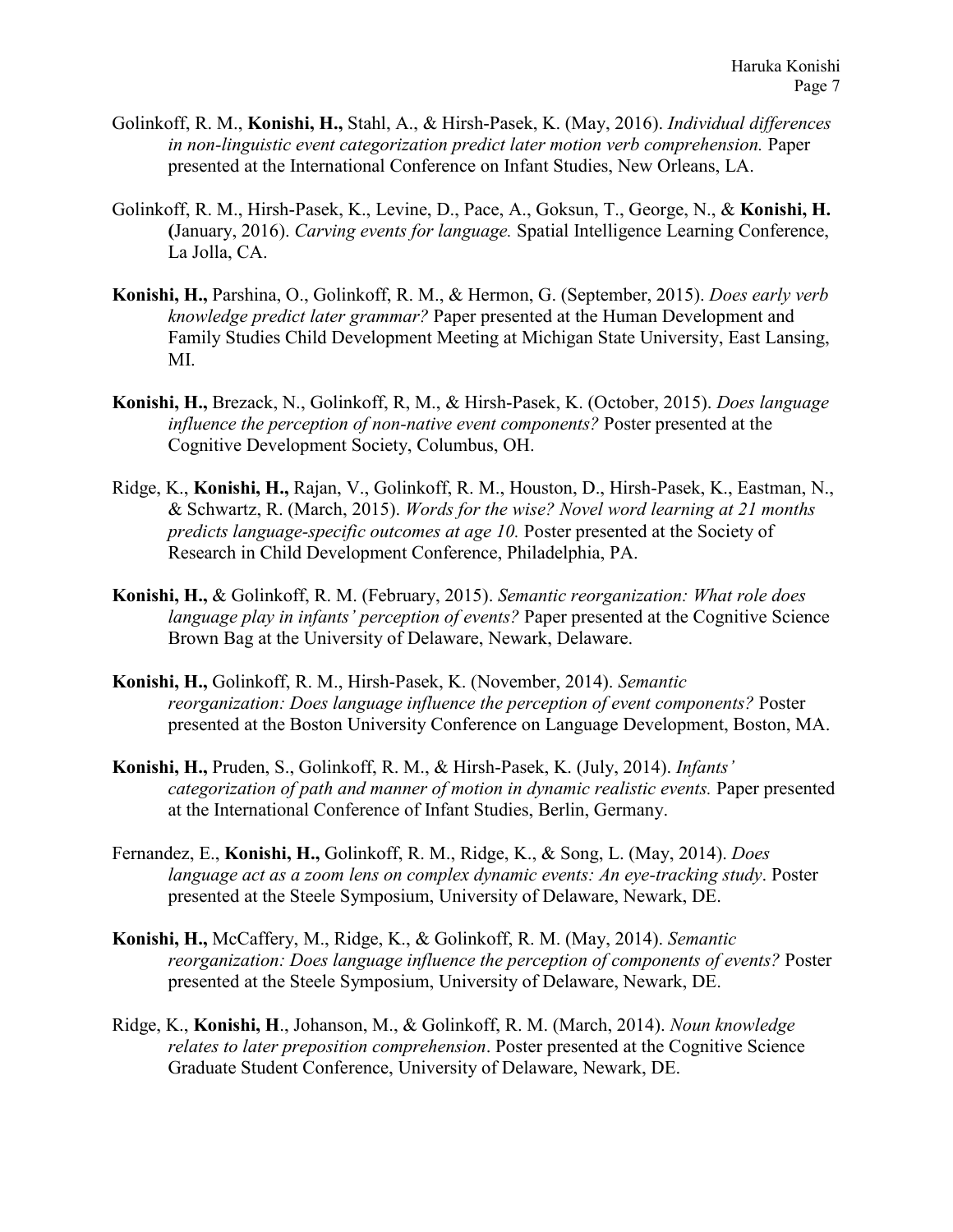- Karchmer-Klein, R., **Konishi, H.,** Park, S., & Wise, J. (April, 2014). *Examining the realities of novice teachers' technology integration.* Paper presented at the American Educational Research Association, Philadelphia, PA.
- **Konishi, H.,** Pruden, S., Golinkoff, R. M., & Hirsh-Pasek, K. (May, 2013). *Infants categorize path relations with dynamic realistic stimuli.* Poster presented at the Association for Psychological Science Convention, Washington D.C., MD.
- **Konishi, H.,** Fan, Y., Miller, H., Golinkoff, R. M., & Hirsh-Pasek, K. (April, 2013). *Finding the action: A method for assessing verb comprehension using dynamic stimuli.* Paper presented at the Society of Research in Child Development Conference, Seattle, WA.
- **Konishi, H.,** Wilson, F., Golinkoff, R. M., Maguire, M., & Hirsh-Pasek, K. (April, 2013). *Japanese-English bilingual children's construal of novel verbs.* Poster presented at the Society of Research in Child Development Conference, Seattle, WA.
- Johanson, M., **Konishi, H.,** Stahl, A., Golinkoff, R. M., & Hirsh-Pasek, K. (April, 2013). *Under, over, and in between: General vocabulary comprehension is linked to preposition comprehension.* Poster presented at the Society of Research in Child Development Conference, Seattle, WA.
- **Konishi, H.,** Miller, H., & Golinkoff, R., M. (April, 2013). *A method for assessing verb comprehension using dynamic stimuli.* Paper presented at the Steele Symposium, University of Delaware, Newark, DE.
- **Konishi, H.,** & Golinkoff, R., M. (February, 2013). *Infants categorize path relations with dynamic realistic stimuli.* Poster presented at the Cognitive Science Graduate Student Conference, University of Delaware, Newark, DE.
- **Konishi, H.,** Kosko, C., Golinkoff, R. M., & Hirsh-Pasek, K. (November, 2012). *Quantity and quality of input influences verb comprehension – but in different ways.* Paper presented at the 37th Boston University Conference on Language Development, Boston, MA.
- **Konishi, H.,** Wilson, F., Golinkoff, R. M., & Hirsh-Pasek. (October, 2012). *Late Japanese-English bilingual's construal of novel verbs.* Paper presented at the Second Language Research Forum, Pittsburgh, PA.
- Amira, P., Hassinger-Das, B., **Konishi, H.,** & Golinkoff, R., M. (July, 2012). *Snakes and ladders: Building vocabulary in preschoolers.* Poster presented at the Undergraduate Research Conference, University of Delaware, Newark, DE.
- **Konishi, H.,** Kosko, C., Itel, N., Shaoul, K., Stahl, A., Golinkoff, R. M., & Hirsh-Pasek, K. (June, 2012). *Individual differences on a nonlinguistic categorization task predict later language.* Poster presented at the International Conference on Infant Studies, Minnesota, MN.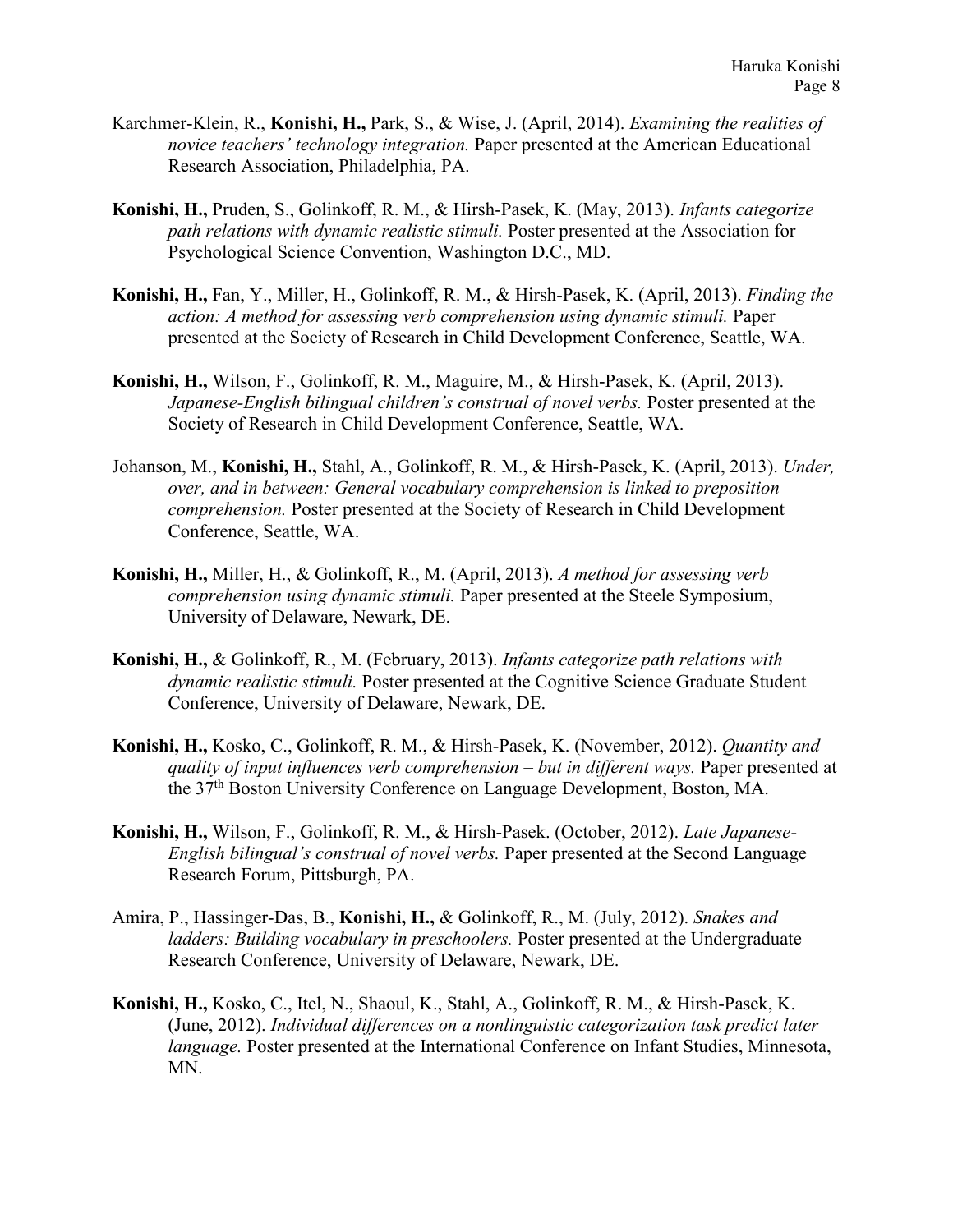- **Konishi, H.,** Kosko, C., Golinkoff, R. M., & Hirsh-Pasek, K. (May, 2012). *Individual differences on non-linguistic categorization relate to later verb comprehension.* Poster presented at the American Psychological Science Convention, Chicago, IL.
- Richardson, S., & **Konishi, H.** (April, 2012). *"Life-writing" Toward self-actualization-an American adaptation of "Seikatsu Tsuzurikata" for elementary students.* Paper presented at the American Association for the Advancement of Curriculum Studies, Vancouver, Canada.
- **Konishi, H**., & Richardson, S. (April, 2012). *American boys and girls "Life write" their realities: An adaptation of a Japanese autobiographical methodology* "*Seikatsu Tsuzurikata."* Paper presented at Annual Conference of the Comparative and International Education Society, Puerto Rico.
- **Konishi, H.,** Miller, H., Fan, Y., Ranganathan, S., Golinkoff, R. M., & Hirsh-Pasek (February, 2012). *A method for assessing verb comprehension.* Poster presented at the Cognitive Science Graduate Student Conference, University of Delaware, Newark, DE.
- **Konishi, H.,** Wilson, F., & Golinkoff, R., M. (February, 2012). *Japanese-English bilinguals' construal of novel verbs.* Paper presented at the Cognitive Science Graduate Student Conference, University of Delaware, Newark, DE.
- Richardson, S., & **Konishi, H.** (February, 2012). *From the written words of children: Life*  writing (Seikatsu Tsuzurikata) in American schools. Paper presented at 33<sup>rd</sup> Annual Ethnography in Education Forum, University of Pennsylvania, Philadelphia, PA.
- **Konishi, H.,** Wilson, F., & Golinkoff, R., M. (November, 2011). *Japanese and English bilinguals' construal of novel verbs.* Paper presented at Infants Learning of Multiple Languages Conference, New York University, NY.
- **Konishi, H.,** Ranganathan, S., Golinkoff, R. M., & Hirsh-Pasek, K. (November, 2011). *Finding the semantic components of dynamic events: Infants categorize manner of motion.* Poster presented at the Cognitive Development Society Conference, Philadelphia, PA.
- **Konishi, H.,** Ranganathan, S., Stahl, A., Golinkoff, R. M., & Hirsh-Pasek, K. (February, 2011). *Manner categorization with and without a ground object*. Poster presented at the Cognitive Science Graduate Student Conference, University of Delaware, Newark, DE.
- Ranganathan, S., Stahl, A., & **Konishi, H.,** Golinkoff, R. M., & Hirsh-Pasek, K. (March, 2011). *Which way?: Infants' discrimination of path in naturalistic events.* Poster presented at the Society of Research in Child Development Conference, Montreal, Canada.
- **Konishi, H.,** Ranganathan, S., Golinkoff, R. M., & Hirsh-Pasek, K. (May, 2011). *Infants categorize manner of motion.* Poster presented at the School of Education Graduate Research Forum at the University of Delaware, Newark, DE.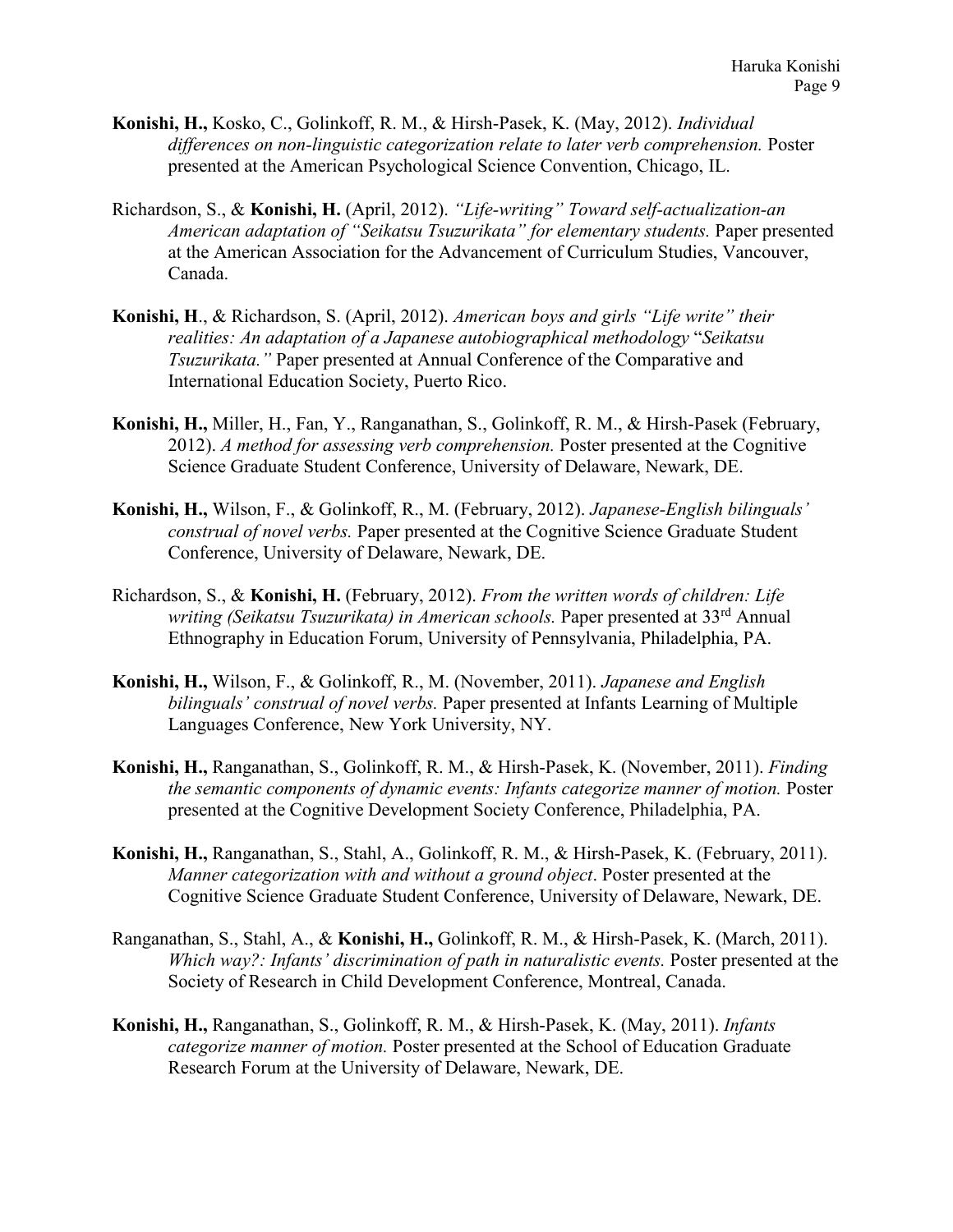- Richardson, S., & **Konishi, H.** (May, 2011). *Exploring the autobiographical writing method 'Seikatsu Tsuzurikata' in American contexts.* Paper presented at the School of Education 2011 Graduate Research Forum at the University of Delaware, Newark, DE.
- **Konishi, H.,** Mizushima H., & Pike, K. (2009). *The effectiveness of interpersonal psychotherapy on Japanese bulimics from an emotion regulation perspective.* Poster presented at the 2010 International Conference on Eating Disorders, Salzburg, Austria.
- Mizushima, H., & **Konishi, H.** (March, 2009) *A pilot study of Interpersonal psychotherapy for bulimia nervosa in Japan.* The International Society for Interpersonal Psychotherapy, Teachers College Columbia University, NY.
- Göksun, T., Hirsh-Pasek., K., Imai, M., **Konishi, H.,** & Golinkoff, R., M. (November, 2009). *The "where" of events: How do English- and Japanese-reared infants discriminate grounds in dynamic events?* 34th Boston University Conference on Language Development. Boston, MA.
- **Konishi, H.** (October, 2008). *The difficulty in doing research on individuals suffering from the Japanese* hikikomori *syndrome.* Paper presented at Anthropology of Japan in Japan AJJ Annual Meeting 2008, Osaka University, Japan.

# **Research Experience**

### **Research Consultant August, 2019-Present**

Effect of *Project Construct* on classroom quality and child outcomes Run statistical analyses and provide research consultation to Project Construct

### **Postdoctoral Fellow** August, 2015-August, 2018

*Early Language and Literacy Investigations Laboratory* 

Supervisor: Ryan Bowles and Lori Skibbe

Working on a grant that examines the validity of a new computerized test of phonological awareness for typically-developing children and children with special needs.

## Graduate Research Assistant **August, 2010-August, 2015**

*Infant Language Project, University of Delaware, Newark, DE* Supervisor: Roberta M. Golinkoff

Conceptualizing and running experiments, entering and analyzing data, presenting studies at conferences, writing papers for publication, participating in and running lab meetings, and supervising undergraduate students.

## **Graduate Research Assistant** February, 2013-August, 2015

*Literacy Education, University of Delaware, Newark, DE*  Supervisor: Rachel Karchmer-Klein Conducting statistical analyses and writing up results for publication.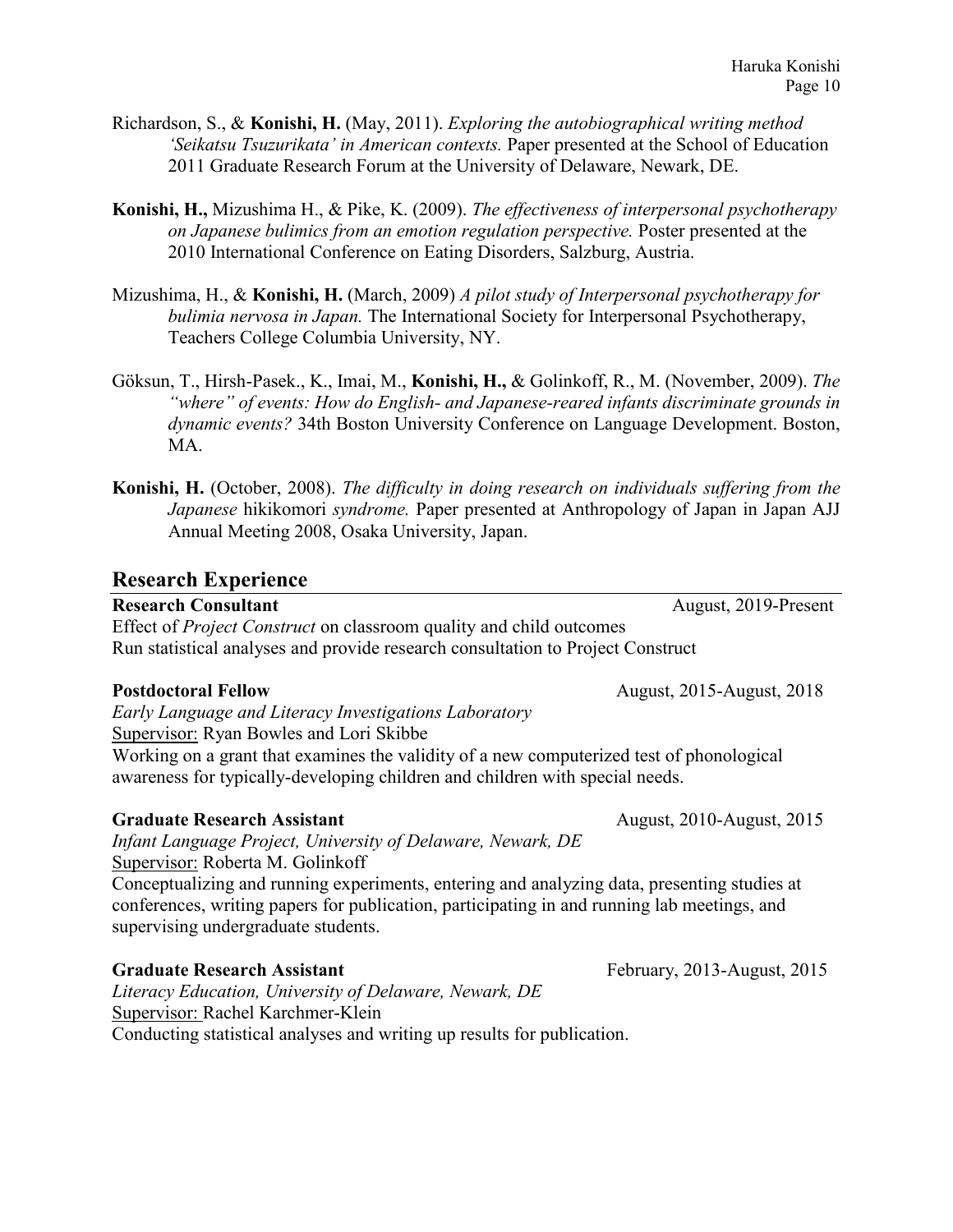### **Graduate Research Assistant** June, 2013-July, 2013

*Delaware Education Research & Developmental Center* Supervisor: Joan L. Buttram Data entry for projects

### Paid Research Assistant **August, 2007-August, 2010**

*Risk factors interview for the study of eating disorders, Temple University, Tokyo, Japan* Supervisor: Kathleen Pike Entered, organized, and analyzed data.

### Paid Research Coordinator **August, 2007-August, 2010**

*A pilot study of interpersonal psychotherapy for bulimia nervosa, Tokyo, Japan* Administered questionnaires, conducted structural clinical interviews, collected and analyzed data, and presented at conferences. Supervisor: Mizushima Hiroko

### **Paid Research Assistant August, 2007-August, 2010**

*Japanese and English-reared infants' discrimination of figures and grounds in dynamic events, Keio University, Tokyo, Japan* Supervisor: Mutsumi Imai Collaborated with Tilbe Goksun and Kathy Hirsh-Pasek (Temple University).

*A study of creating developmentally appropriate toys for infants Tamagawa University, Tokyo, Japan* Administered behavioral neurological (event-related potentials) experiments, entered, organized, and coded data. Supervisor: Ryoya Saji

# **Professional Service**

| <b>Reviewer for National Science Foundation</b>                   | (August, $2020$ to      |
|-------------------------------------------------------------------|-------------------------|
| present)                                                          |                         |
| Reviewer for the Journal of Child Language                        | (July, 2021 to present) |
| Reviewer for Language Learning and Development                    | (January, 2020 to       |
| present)                                                          |                         |
| Ad-hoc reviewer for the Society of Research in Child Development  | (September, 2018 to     |
| Present)                                                          |                         |
| Ad-hoc reviewer for the American Educational Research Association | (August, $2017$ to      |
| Present)                                                          |                         |
| Reviewer for the National Research Conference on Early Childhood  | (December, $2017$ )     |
|                                                                   |                         |

## **University Service**

### **Supervisor to Student Teachers**

Della Judie and Lauren Coffey, Missouri Western State University (Spring, 2019)

### **Advisor to Pre-service Teachers**

Paid Research Assistant **August, 2008-August, 2010**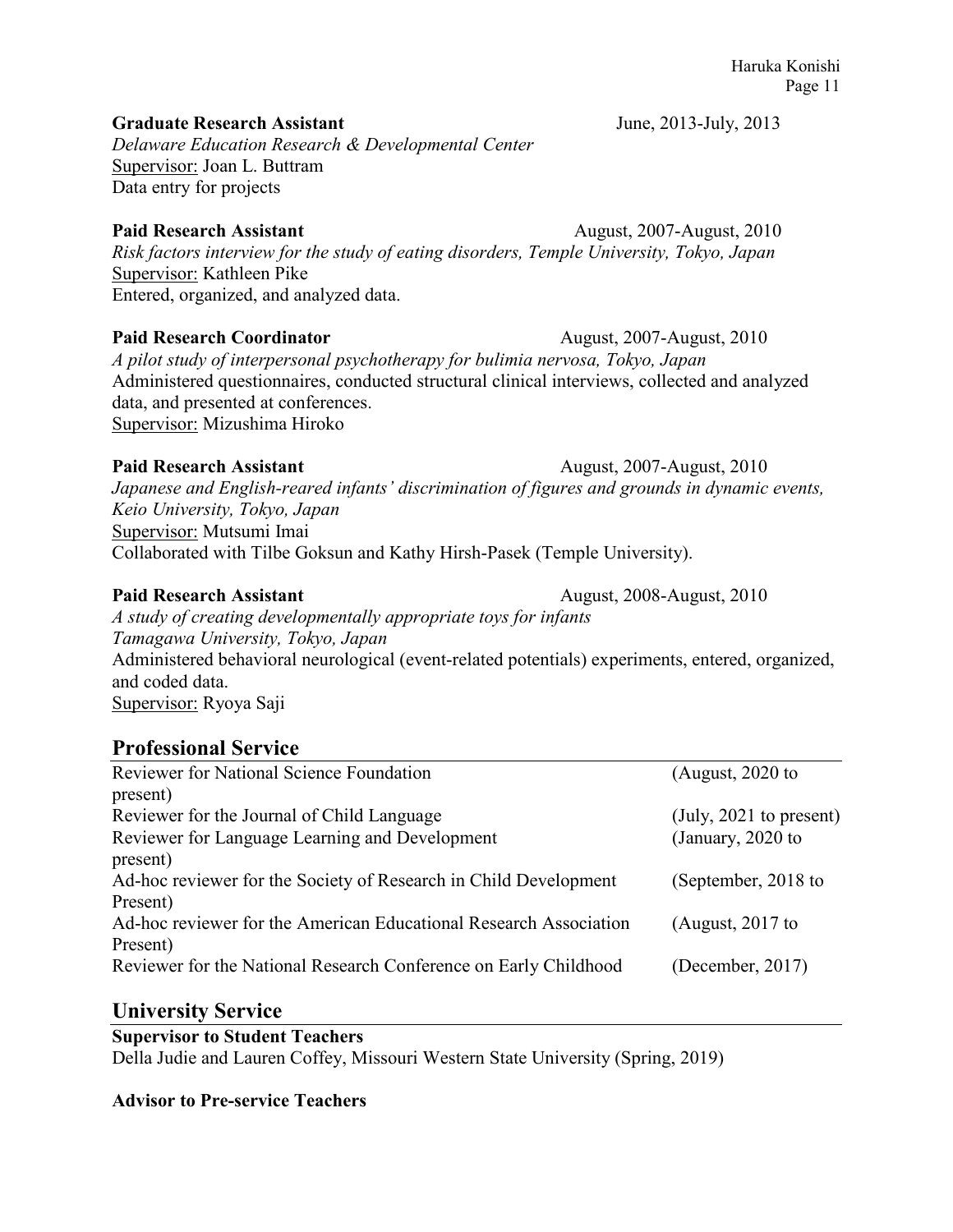### **Research Mentoring**

Thomas Brecheisen, Doctoral Candidate, Missouri Western State University, Project: "Gamification in education." (August, 2019-2020)

Anna Cummins, Masters student in TESOL, Missouri Western State University, Project: Supporting rural English Language Learners" (August, 2019-current)

Halle Peterson, Abigail Hayek, and Carolyn Golden, Michigan State University Project: "How do self-regulatory behaviors relate to performance on a narrative task?" (May, 2016-Current)

Lindsay Burger, Michigan State University Senior thesis: "The relationship between delay of self-soothing and child expressive language" (August, 2015-May, 2016)

Vito Matteo Agrusa, Michigan State University Project: "The relationship between child inhibition and expressive language" (August, 2015- May, 2016)

Olga Parshina, University of Delaware Project: "A method for assessing verb comprehension using dynamic stimuli." study (March, 2014-May, 2015)

Madison McCaffery, University of Delaware Project: "Does language influence infants' perception of components of events?" study (September, 2013-January 2014)

Carolyn Kosko, University of Delaware Project: "Quantity and quality of input influences verb comprehension" study (August 2011- January 2013)

### **Committee Service**

Committee member for Institutional Learning Outcomes (August, 2021) Member of Faculty Senate Salary Committee at Missouri Western State University (August, 2019)

Vice President of the Education Graduate Association at the University of Delaware (2012-2014)

### **Community Service**

*Consultant to Bright Beginnings*

*Consultant to YMCA*: Modeled circle time, engaged in book reading, and provided feedback to teachers and director at the YMCA

*University liaison to Science City*: Education program development and University partnership *University liaison to Early Childhood Teachers* at Oak Grove Elementary School and United Cerebral Palsy

*University liaison to Head Start:* Had meetings with the Head Start Director to discuss the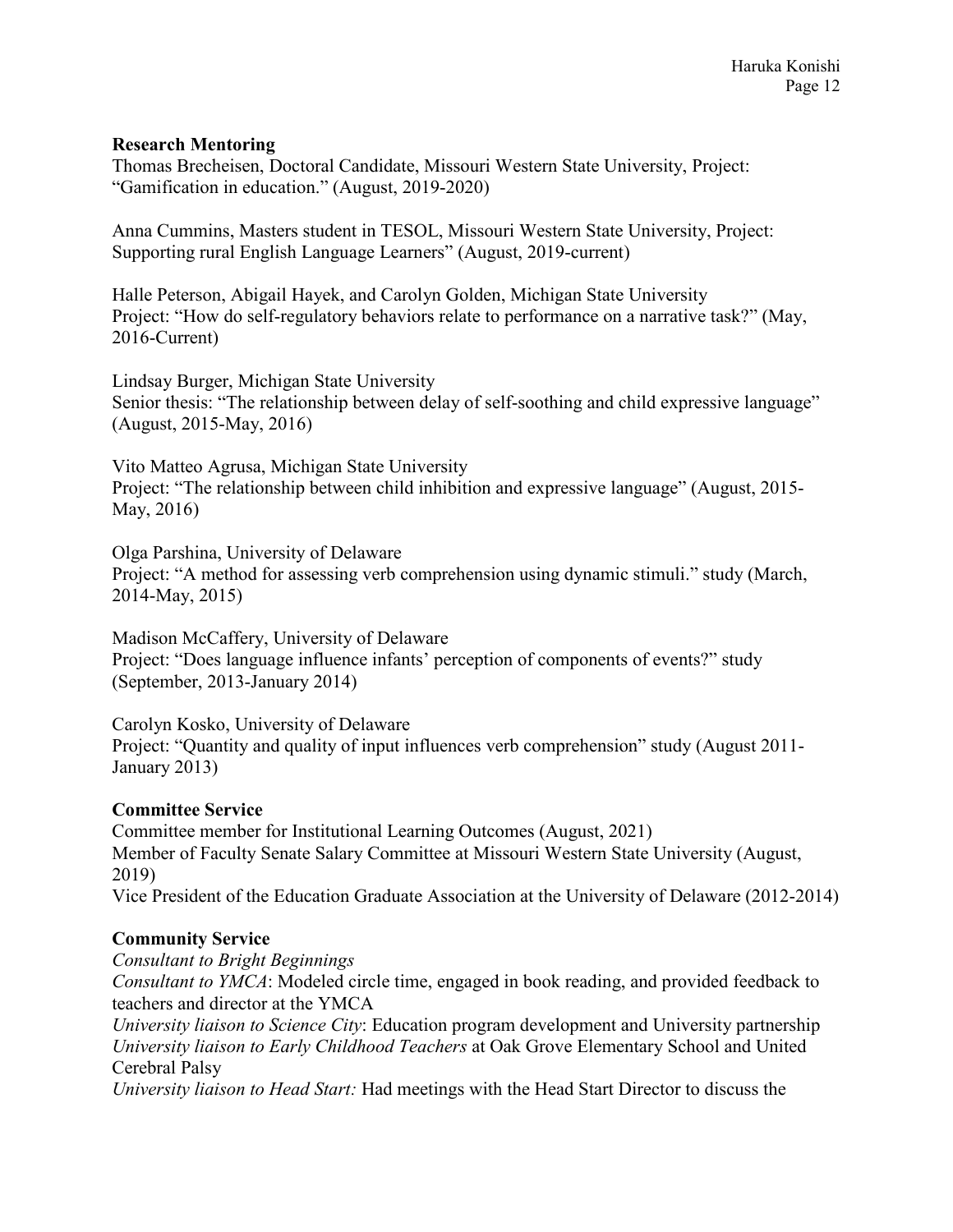development of an early childhood lab school for Missouri Western State University

### **Languages**

Fluent in English and Japanese

### **Professional Affiliations**

Cognitive Development Society International Society on Infant Studies Society of Research in Child Development American Psychological Science American Educational Research Association National Association for the Education of Young Children

### **Additional Skills**

Proficient with Microsoft, Word, Excel, Powerpoint, Access, SPSS, Habit, SuperCoder, Final Cut Pro, and iMovie. Experience with Mplus, R, SPSS, and AMOS

# **References**

**Lori E. Skibbe** 

Associate Professor Human Development and Family Studies Michigan State University East Lansing, MI, 48824 (517) 355-1855 skibbelo@msu.edu

### **Roberta Michnick Golinkoff**

Unidel H. Rodney Sharp Professor School of Education, Joint appointments, Department of Psychology Department of Linguistics and Cognitive Science University of Delaware Newark, DE, 19716 (302) 831-1684 [roberta@udel.edu](mailto:roberta@udel.edu)

### **Kathy Hirsh-Pasek**

Debra and Stanley Lefkowitz Faculty Fellow Department of Psychology Temple University Philadelphia, PA, 19122 (246) 468-8610 [khirshpa@temple.edu](mailto:khirshpa@temple.edu)